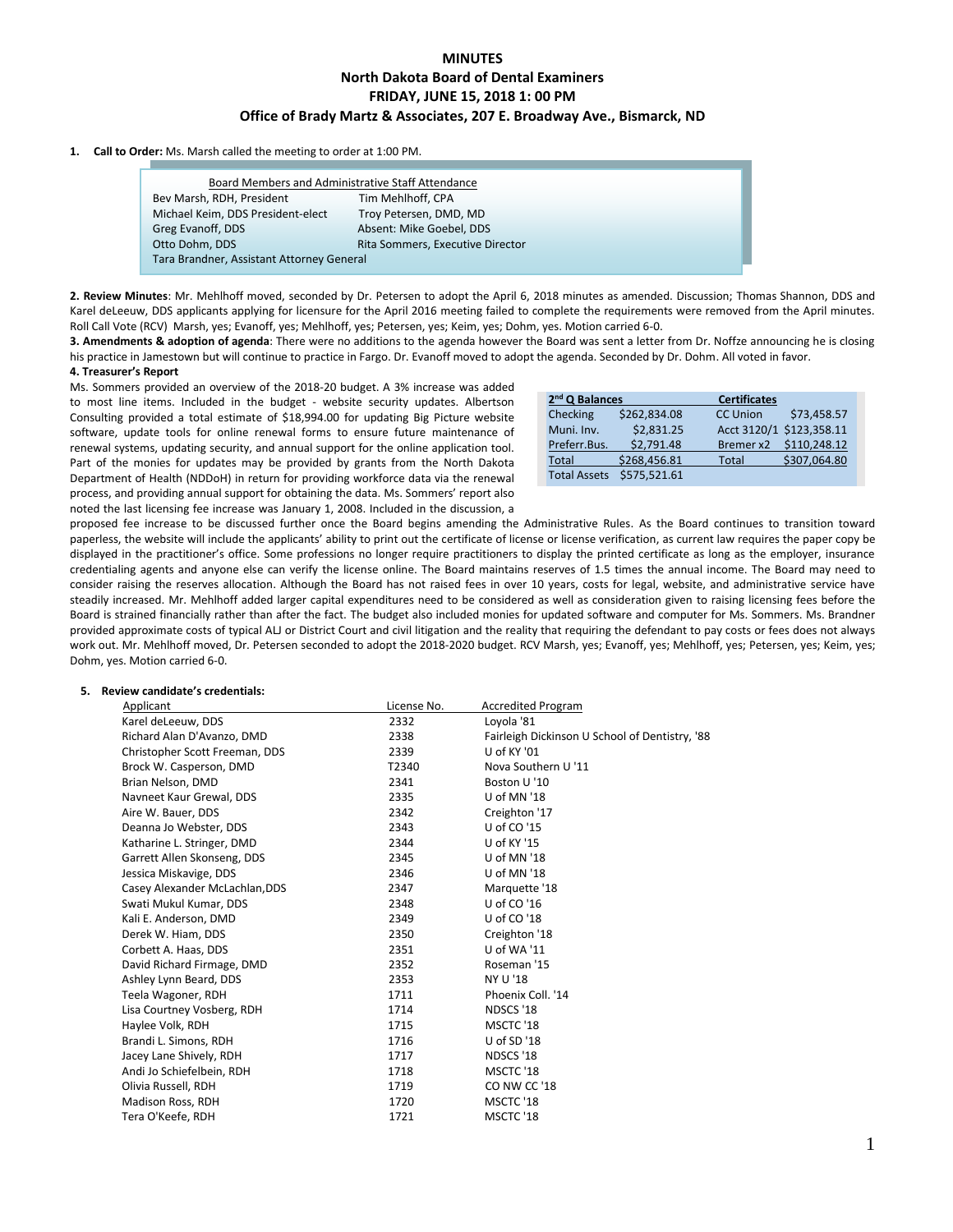| Nicolette Simon, RDH         | 1722 | MSCTC '18         |
|------------------------------|------|-------------------|
| Taylor Nesvold, RDH          | 1723 | MSCTC '18         |
| Cheyenne Liedle, RDH         | 1724 | NDSCS '18         |
| Emily Jade Lamson, RDH       | 1726 | NDSCS '18         |
| Heather Kuntz, RDH           | 1727 | MSCTC '18         |
| Kenadi M. Lee, RDH           | 1728 | NDSCS '18         |
| Brooke P. Kerzmann, RDH      | 1729 | NDSCS '18         |
| Allison Jorgensen, RDH       | 1730 | MSCTC '18         |
| Shanda Jo Hayden, RDH        | 1732 | NDSCS '18         |
| Hannah J. Haire, RDH         | 1733 | NDSCS '18         |
| Celia Marie Hager, RDH       | 1734 | Century Coll. '18 |
| Bailee Gulseth, RDH          | 1735 | NDSCS '18         |
| Brittany Fetsch, RDH         | 1736 | MSCTC '18         |
| Shelby Butler, RDH           | 1737 | NDSCS '18         |
| Rylee Bernardy, RDH          | 1738 | MSCTC '18         |
| Anna Kathryn Beckstrand, RDH | 1739 | Normandale CC '18 |
| Allison Volk, RDH            | 1740 | MSCTC '18         |
|                              |      |                   |

B. Review licensing protocol: Dr. Evanoff moved to authorize the executive director to grant dental and dental hygiene licenses to those who meet the requirements of licensure in between meetings and report to the Board and in the minutes those who were granted license. In addition, the executive director will continue to hold the licenses where anything questionable exists. Discussion; The Board has authority to delegate the executive director to approve licenses. Dr. Dohm seconded the motion. RCV: Marsh, yes; Evanoff, yes; Mehlhoff, yes; Petersen, yes; Keim, yes; Dohm, yes. Motion carried 6-0. Dr. Evanoff moved to grant license to those who have met the requirements of license, seconded by Dr. Dohm. RCV: Marsh, yes; Evanoff, yes; Mehlhoff, yes; Petersen, yes; Keim, yes; Dohm, yes. Motion carried 6-0.

#### **6. Committee Reports**

A. Complaint Committee (Dr. Evanoff, Chair**)** 

1) Case 7-04062018: The Committee is concerned with the number of complaints however the complaints do not contain enough information for the Board to take disciplinary action at this time. Dr. Evanoff moved to dismiss both complaints and send a letter of concern regarding the quality of care. Although the complaint does not rise to the level of discipline, a pattern exists. Dr. Petersen seconded the motion. RCV: Marsh, yes; Evanoff, yes; Mehlhoff, yes; Petersen, yes; Keim, yes; Dohm, yes. Motion carried 6-0. Dr. Evanoff will send the communication.

2) Case 6-04062018: The complaint regarding patient abandonment did not involve treatment. Dr. Evanoff moved and Dr. Peterson seconded to dismiss the complaint. RCV: Marsh, yes; Evanoff, yes; Mehlhoff, yes; Petersen, yes; Keim, yes; Dohm, yes. Motion carried 6-0.

3) Case 9-06152018: The incident is under investigation. The Board will hold the complaint as active until law enforcement completes their investigation and police reports are available.

4) Case 10-06152018 & 11-06152018: The Complaint Committee recommended reviewing the two complaints at the next meeting of the Board anticipating further information.

5) Case 14-06152018 & 15-06152018: The complaint is in regards to a 2003 matter. The Complaint Committee shall notify the dentist and request a response. Hold for further review until the September meeting.

6) Case 1\_01262018: The Board has reasonable basis to believe that the practitioner violated NDCC 43-28-18(22) (27) and the American Dental Association's Principles of Ethics and Code of Professional Conduct, Principle 5.A.2. Dr. Evanoff moved to accept the non-disciplinary counter proposal. Dr. Dohm seconded the motion. RCV: Marsh, yes; Evanoff, yes; Mehlhoff, yes; Petersen, yes; Keim, yes; Dohm, yes. Motion carried 6-0.

7) Lucas Deeter, DDS, Matt Deeter, DDS, and Terry Deeter, DDS: The Board believes there is reasonable basis to believe that Lucas Deeter, DDS, Matt Deeter, DDS, and Terry Deeter, DDS violated 43-28-18(1)(5)(12)(13)(14)(22)(27)(28) and the American Dental Association's Principles of Ethics and Code of Professional Conduct, Principle 2.C. Dr. Evanoff moved to offer a Settlement Agreement to include a letter of reprimand; require new anesthesia site evaluation within 60 days at all sites where sedation is administered for sedation permit holders Lucas Deeter, DDS and Terry Deeter; \$1000 fee for each dentist; and each dentist must take the NDBDE's jurisprudence exam, Dr. Petersen seconded the motion. RCV: Marsh, yes; Evanoff, yes; Mehlhoff, yes; Petersen, yes; Keim, yes; Dohm, yes. Motion carried 6-0.

8) Case 13-06152018: The advertisement contained a statement of superiority, a violation of 5.F.2 in the Principles of Ethics and Code of Professional Conduct. Dr. Evanoff moved to send a letter of concern and request data on the statement. Ms. Marsh seconded the motion. RCV: Marsh, yes; Evanoff, yes; Mehlhoff, yes; Petersen, yes; Keim, yes; Dohm, yes. Motion carried 6-0.

- B. Anesthesia Committee (Dr. Petersen, Chair)
	- 1) Site evaluations No report.

2) DAIRS (dental anesthesia incident reporting system): Informational only - The AAOMS letter was reviewed. The American Association of Oral and Maxillofacial Surgeons developed the Dental Anesthesia Incident Reporting System which is an anonymous, self-reporting tool used to collect and analyze dental anesthesia-related incidents. DAIRS is offed at no cost to submitting providers and agencies wishing to verify the submission of DAIRS reports. No Action.

3) Request for Board approval: The Anesthesia Committee reviewed the American Society of Dental Anesthesiologists (ASDA) 2 day course and the curriculum meets the requirements for the dental anesthesia permit Cl I. Moved and seconded to accept the two-day dental anesthesia assisting course from the ASDA. RCV: Marsh, yes; Evanoff, yes; Mehlhoff, yes; Petersen, yes; Neim, yes; Dohm, yes. Motion carried 6-0.

- C. CE Committee (Ms. Marsh, Chair)
- D. 1) Random audits 2<sup>nd</sup> and 3<sup>rd</sup> Quarter audits were completed. Ms. Marsh conducted twenty dental and twenty dental hygiene audits. Ms. Marsh reported one licensee failed to complete CE for renewal of the anesthesia permit. However, after the renewal the CE was obtained.
- E. Administratively, the error was not caught. Therefore no action will be taken against the licensee. 2) Review CE protocol: Certificates of completion no longer need to be sent to the Board. The Board will clarify what constitutes a webinar.
- Example, a live webinar, or a pre-recorded video with a proctor (dentist or other presenter). Forms to track CE may be downloaded from the Board website to document CE however no CE should be sent to the Board. The Board will enforce compliance by conducting the random audits.